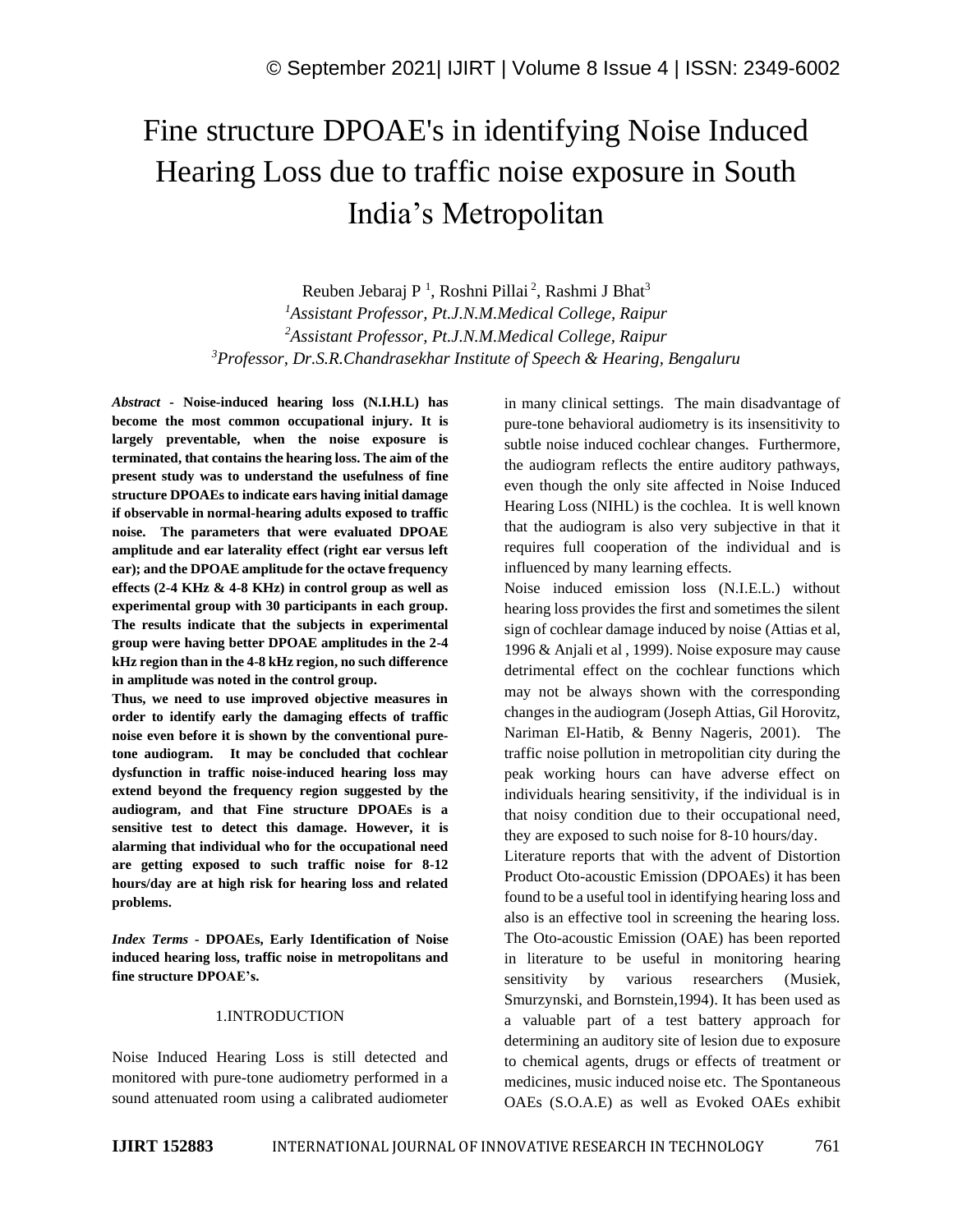periodic variations in the amplitude and phase with frequency, which are called 'fine structures' as reported by various researchers like Jedrzejczak, W.W, Blinowska, K. J., Konopka, W. and Grzanka, A. (2005); Reuter, K and Hammershøi, D. (2006);

Furthermore, fine structures might be useful as an indicator of healthy cochlea whether or not it leads to any gain in hearing, influences our perception significantly, or is a minor side effect. Cochlear fine structure is a property of a healthy ear. Fine structure is very sensitive to Cochlear insult e.g. DPOAE fine structure reappears at a very late stage of recovery after a sudden hearing loss. (Mauermann et. al., 1999). Similar effects can be observed for DPOAES fine structure in ears with noise-induced temporary threshold shift (Furst et. al., 1992; Engdahl & Kemp, 1996). Overall, damage affecting the cochlear amplifier will cause a reduction in fine structure. The high sensitivity of fine structure to cochlear damage may offer the opportunity for early diagnosis of incipient cochlear damage.

Hence, this study was taken up with an aim to investigate if the presence of fine structure would indicate a very healthy ear or perhaps, initial damage already observable in normal-hearing adults exposed to traffic noise in a south India's metropolitan city. The study was carried out with two aims. Primarily, it aimed at describing the 2f1-f2 DPOAE fine structure in the two frequencies range of 2-4 KHz  $\&$  4-8 KHz in participants with and without exposure to traffic noise. Secondly, it aimed at identifying the amplitude difference in fine structure in the participants with and without noise exposure.

#### 2. METHOD

Present study is a retrospective data analysis of the larger study. The original study was done on individuals with normal hearing sensitivity on Pure tone audiometry and having no history of any otological problems. These individuals had exposure to traffic noise of the Metropolitan city of South India. Present study was aimed to test if there exists any effect on fine structure DPOAEs in those individuals who had noise exposure of less than three years and who had normal pure tone audiometric findings. The main study was carried out with ethical clearance from the ethical committee where the research was carried out. All the participants in the study gave their consent.

# 2.1 Participants

The participants for the present study were selected between the age group of 18-40 years. These participants were divided into two groups based on their noise exposure, as control group and experimental group. All the participants were categorized based on the pre-selection criteria. The participants in the control group were 30 normal hearing subjects. None of these subjects reported any history of ear disease, no prolonged noise exposure (not more than 2 hours in traffic noise or any other noise) , medical intervention for any ear pathology etc. Further, they had Pure tone thresholds less than 15dBHL in the frequency range of 250Hz to 8000Hz, and speech recognition scores of 100% in quiet. All the participants had normal otoscopic examination findings, immittance audiometry findings showed "A" type tympanogram and acoustic reflex threshold within the normal range for 1 KHz. Type "A" tympanogram is defined as the peak pressure within +/- 50 dapa and acoustic compliance between 0.3ml and 1.6ml. Normal acoustic reflex threshold can be defined as 0.3ml amplitude of acoustic compliance, which should be present at a level of  $\langle \rangle = 90 \text{dBSL}$  for frequencies 500Hz, 1000Hz, 2000Hz and 4000Hz.

The participants in the experimental group were 30 individuals who were working in the Metropolitan city. They were selected randomly using purposive sampling method. Their detailed case history did not reveal any significant otological hearing conditions. However, these participants had exposure to traffic noise in the metropolitan city of south India for 8-12 hours/ day (due to occupational need) at around 70- 80dBA for a duration of less than three years. These participants in the experimental group had normal PTA findings. All the participants had normal otoscopic examination findings, immittance audiometry findings showed "A" type tympanogram and acoustic reflex threshold within the normal range for 1 KHz.

## 2.2 Test Environment

All the testing were done in a sound treated audiometric room as per the American National Standard Institute (1999). Room was well lit and ventilated and free from any distraction.

## 2.3 Instrumentation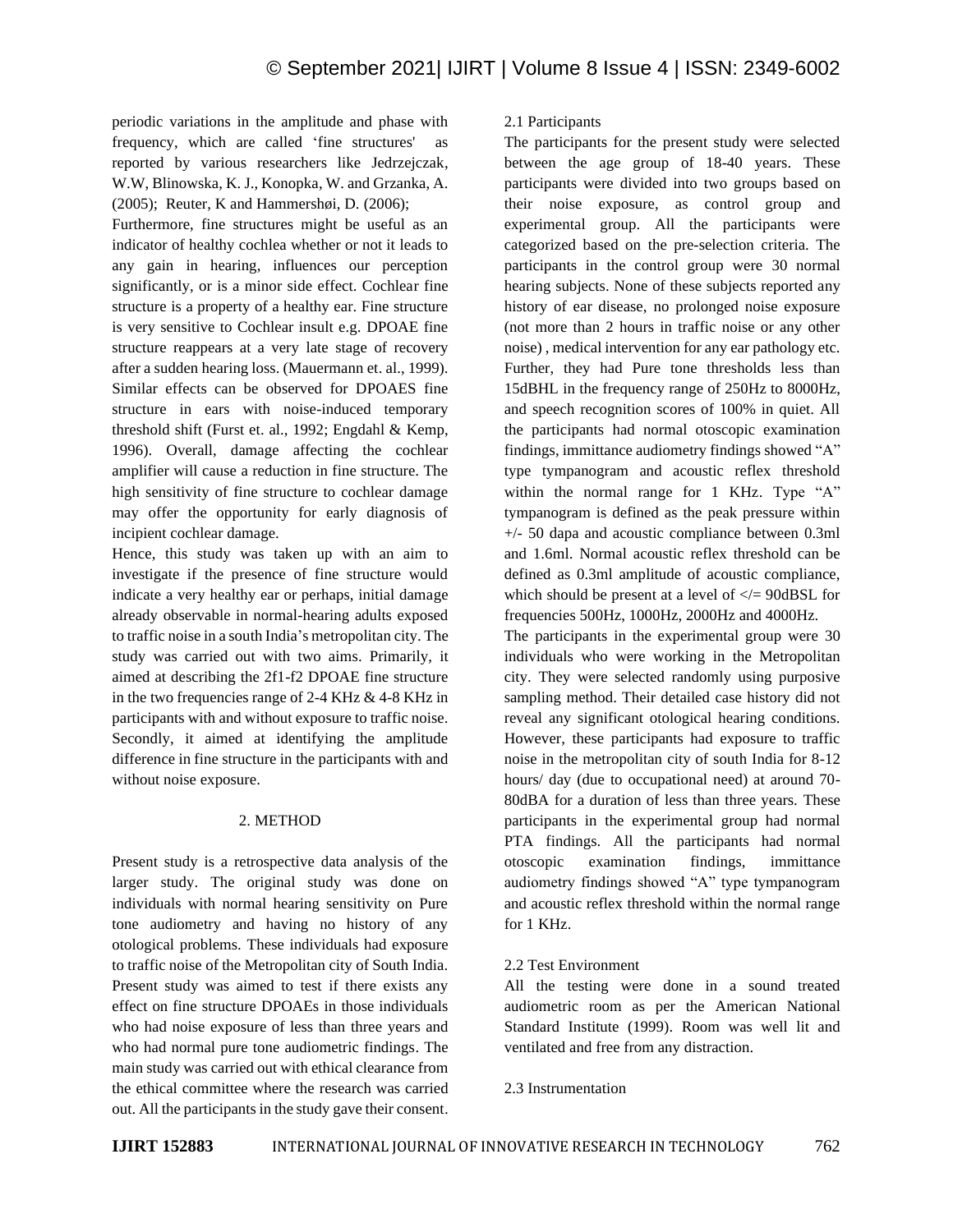For the purpose of classifying the participants into two groups a Calibrated GSI-16 audiometer, GSI-tymp star impedance meter and GSI-60 DPOAE instrument were used in this study. The GSI-60 application software operates within the Microsoft windows environment, which had the facility for complete automatic testing of the DPOAEs based on the preset protocol. It provided a display format to allow changes in parameters and to notify the test status and test results. The DPOAE was done using the F1/F2 (frequency ratio of the two primaries) set at 1.2 value (Abdala,1996). The two intensities were L1(intensity of the first primaries) selected as 65dBSPL and L2 (intensity of the second primaries) selected as 55dBSPL. The testing was done at a high frequency range in two octave frequencies 2-4 KHz and 4-8 KHz with total number of points per octave set at 20. Further, the configuration type was Oz template. These templates were selected as recommended in the literature for they give better signal to ratio across wide frequency range.

# 2.4 Test Procedure

All the 60 subjects of both the groups underwent a detailed case history followed by otoscopy, pure-tone audiometry, tympanometry and reflexometry prior to the DPOAE fine structure testing. Each participant was seated comfortably on a chair in the sound treated room. The participant was instructed to avoid excessive body movements and also instructed to avoid yawning, coughing, jaw clenching, head tilting etc, while the testing was carried out. The probe assembly of the DPOAE equipment was placed carefully on the shoulder of the patient. The correct size of the ear tip was selected and securely inserted into the ear canal in order to obtain an airtight seal. The probe fit was ensured to be a good fit by checking for the presence of DPOAE at the low frequencies. If the DPOAEs obtained at low frequencies had a fair amplitude of difference from the noise floor and met the Oz template condition, then the probe fit was considered to be a good fit. After the good fit was ensured then the test for DPOAEs was then obtained for each ear separately. The entire testing was repeated twice to ensure that there was no test-to-test variability.

# STATISTICAL ANALYSIS

The data obtained from the two groups of participants, control as well as the clinical group were subjected to appropriate statistical analysis. As the data followed normal distribution on the Shapiro-Wilks test of normality the parametric analysis was carried out. As there were only two groups of participants the parametric students t-test was administered.

# III. RESULTS AND DISCUSSION

Present study was carried out with the aim of identifying the usefulness of fine structure DPOAEs in identifying hearing loss in individuals exposed to less than three years of traffic noise for 8-12 hours/day in a Metropolitan city of South India. In order to obtain the efficacy of fine structure DPOAE following parameters were evaluated- firstly DPOAE amplitude and ear laterality effect (right ear versus left ear) at the 2-4 KHz and 4-8 KHz octave frequency were compared; also, the DPOAE amplitude for the octave frequency effects for the 2-4 KHz and 4-8 KHz were compared.

*DPOAEs amplitudes and ear laterality effects in control group and experimental group:* The fine structure DPOAEs were measured for control group participants in both the ears. The right and left ears were compared separately both for 2-4 kHz and 4-8 kHz octave frequencies. Statistical analysis using the student's 't' test was carried out at 0.05 level of significance to statically verify significant differences in DPOAE amplitudes between right and left ears at each of these octave frequencies.

It was found that statistically at, 0.05 level of significance there was no significant ear effect in both 2-4 kHz and 4-8 kHz octave frequencies as shown in table 1. Hence the results for left ear and right ear were not taken separately; rather they were combined. Similar findings were reported in the literature by Lonsbury-Martin et al (1997). They studied both right and left ears of 55 subjects and found that the fine structure DPOAE amplitudes did not show any differences between right ear and left ear among their subjects. However, the highest DPOAE amplitudes were obtained in the lower octaves (2-4 kHz) and the lowest DPOAE amplitudes were obtained in the higher octaves (4-8 kHz) in the current study. Such findings are also been reported by He and Schmiedt,1997.

Similarly, in the experimental group also there was no significant difference between the right ear and left ear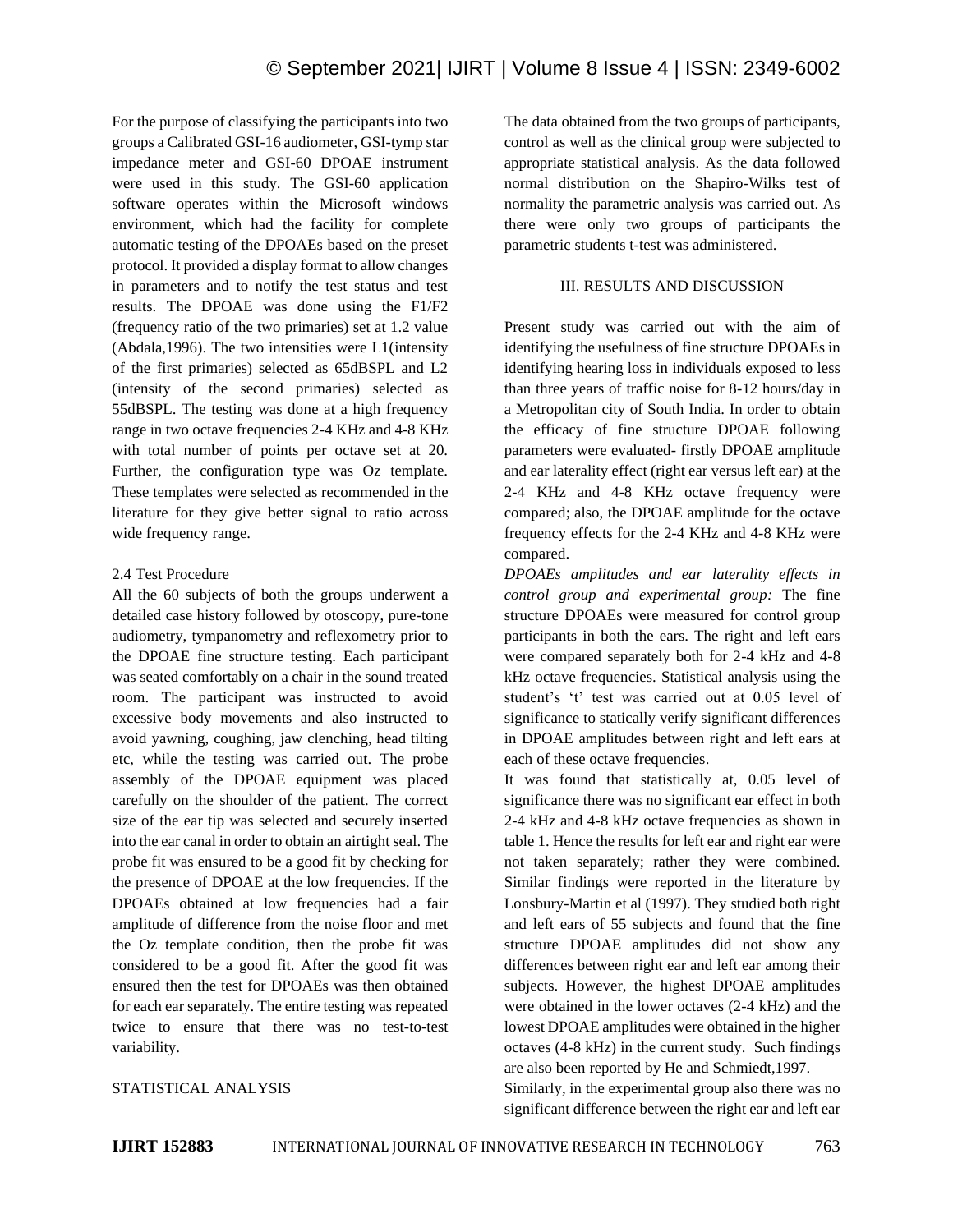amplitude in either of the octaves that were tested as shown in the table 1. Hence, the data from these subjects for the right ear and left ear were combined for further statistical comparisons. This shows that in person with or without noise exposure their right ear performance did not differ from their left ear performance. This indicates that the traffic noise in the Metropolitan city of South India do not alter the performance of right and left ear differently.

Table 1: Showing the comparison of the DPOAE amplitude between the control group and the experimental group at the 2-4 kHz and the 4-8 kHz.

| $\epsilon$ -experimental group at the $\epsilon$ rating and the restaurance |                  |           |       |              |
|-----------------------------------------------------------------------------|------------------|-----------|-------|--------------|
| Participant                                                                 | Ear<br><b>or</b> | Frequency | t-    | of<br>Level  |
| Group                                                                       | Laterality       | Octave    | value | significance |
|                                                                             |                  |           |       |              |
| Control                                                                     | Right vs Left    | $2-4$ KHz | 0.933 | P > 0.05     |
| Group                                                                       |                  |           |       |              |
|                                                                             | Right vs Left    | 4-8 KHz   | 0.386 | P > 0.05     |
|                                                                             |                  |           |       |              |
| Experimental<br>Group                                                       | Right vs Left    | $2-4$ KHz | 1.063 | P > 0.05     |
|                                                                             |                  |           |       |              |
|                                                                             | Right vs Left    | $4-8$ KHz | 0.840 | P > 0.05     |
|                                                                             |                  |           |       |              |

*DPOAEs amplitudes effects with ears combined in control group at 2-4 KHz and 4-8 KHz* fine structure DPOAEs were tested by combining both the ears at frequency range 2-4 kHz and 4-8 kHz. Statistical analysis using the student's 't' test was carried out at 0.05 level of significance to statically verify significant differences in DPOAE amplitudes between 2-4 kHz & 4-8 kHz octave frequencies.

It was found that statistically at 0.05 level of significance there was no significant difference between 2-4 kHz and 4-8 kHz octave frequencies. These results indicate that there is no significant difference between the two octave frequencies as shown in table 2. As, there was no significant difference in amplitude in control group at lowest octave frequency(2-4KHz) and highest octave frequencies (4-8 KHz) these octaves were combined for further analysis.

Table 2 Comparison of Lower frequency range 2- 4KHz with Higher frequency range 4-8 KHz in control group and clinical group.

| <b>Frequency Range</b> | Participant group | t-value |
|------------------------|-------------------|---------|
| 2-4 KHz verses 4-8 KHz | Control Group     | 0.09    |
| 2-4 KHz verses 4-8 KHz | Clinical Group    | 3.01    |

*DPOAEs amplitudes effects with ears combined in experimental group at 2-4 KHz and 4-8 KHz* on fine structure DPOAEs were tested at frequency range 2-4 kHz and 4-8 kHz. Statistical analysis using the student's 't' test was carried out at 0.05 level of significance to examine the significant differences in DPOAE amplitudes between 2-4 kHz & 4-8 kHz. It was found that statistically at 0.05 level of significance there is a significant difference between 2-4 kHz and 4-8 kHz octave frequencies. The results indicate that the subjects in this group were having better DPOAE amplitudes in the 2-4 kHz region than in the 4-8 kHz region as shown in table 2. This indicates that the exposure to traffic noise in the experimental group has affected the higher frequencies octaves first. Such evidence showing the effects of noise in the higher frequency region are reported in literature, that states noise affects at the higher octave (4000 to 6000 Hz) spectras due to noise spectral enhancement at one half octave frequency due to ear canal resonance (Tonndorf, 1976). Due to this reason the changes in the cochlea would start in the higher frequency octave (4-8 KHz) before it appears in the lower frequency octaves (2-4 KHz).

It is evident from the above findings that individuals exposed to traffic noise in the metropolitan city of south India for 8-12 hours for their occupational needs are susceptible to subtle hearing problem. Such hearing problems are not obviously noted by them at early stages nor can these be identified using conventional method of testing using pure tone audiometry. However, it is convenient to carry out fine structure DPOAEs to identify such subtle differences in the hearing physiology by monitoring the emissions. This would curb the incidence of noise induced hearing loss by taking appropriate precautions. However, the study does not limit to say that fine structure DPOAEs are useful in the test battery of assessments, although it is. It is more important to emphasize the need to spread awareness to the general public to protect their ears with safety measures. Especially those individuals with noise exposure in the traffic of Metropolitan city exceeds to 8-12 hours/day.

Clinical Implication of the present study not only adds to corpora of previous findings that fine structure DPOAEs being non-invasive and quick objective tool for finding the sensitive and effective cochlear functioning in individuals with history of noise exposure. This study also alarms the exposure to traffic noise in a Metropolitan city for 8-12 hours can lead to hearing loss and its associated problems.